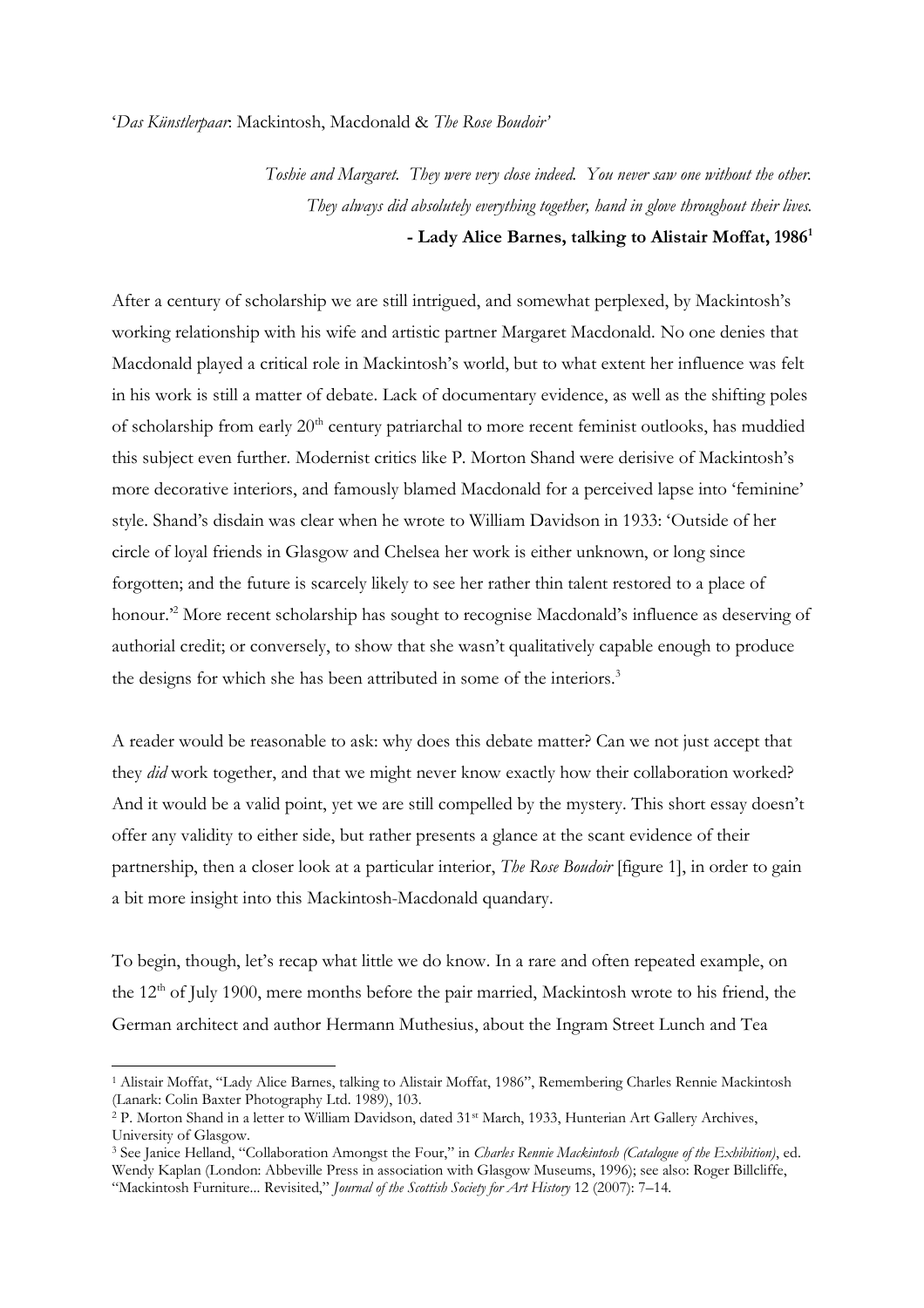Rooms commission: 'Just now, we are working on two large panels for the frieze… Miss Margaret Macdonald is doing one and I am doing the other. We are working them together and that makes the work very pleasant.' <sup>4</sup> What does this mean? Did they move back and forth between them, sharing ideas, hints, adding touches to each other's work? What does 'together' signify for these two? Muthesius, with intimate understanding of his friends, dubbed them the *künstlerpaar* – the art couple.

The only other verifiable evidence of Mackintosh's own words on his working relationship with Macdonald are found in the remaining letters that he wrote to her during his stay in France in 1927 (hers are unfortunately lost): 'You must remember that in all my architectural efforts you have been half if not threequarters *[sic]* in them…' <sup>5</sup> The context for this oft-quoted remark is often omitted: he was writing Macdonald to ask her if she would give a short interview to Christian Barman of *The Architect's Journal* before his pending trip to Glasgow, and he was assuring her that she was fully capable of discussing his architectural designs. This is perhaps questionable evidence that Macdonald was a collaborator in these efforts, but it would seem to indicate, at least in Mackintosh's eyes, that she was quite a significant source of influence, if not an outright artistic partner.

Mackintosh's letters are evidence of his abiding affection for Macdonald even in the waning years of his life, but little else of their practice together is revealed there. And so we are left to scrutinise their work to try and determine how their artistic partnership worked. We can perhaps agree it was born out of creative camaraderie, aesthetic sympathies, and the imaginative pleasure that flowed naturally from their artistic educations, stylistic development and their close personal relationship. They worked together not out of necessity: Glasgow had a rich offering of artisans, and Mackintosh employed them to construct his buildings, create his furniture, and paint the walls of his decorative interiors. The Mackintoshes worked together because they desired to do so, and as a consequence, we might be unsurprised that one of the themes underpinning much of their collaborative work is romantic love.

This theme is intermingled with the bolder philosophical subjects of life and death cycles, which can be found repeatedly in the Symbolist narratives they crafted together, particularly in the

<sup>4</sup> Letter from Mackintosh to Hermann Muthesius, 12 July 1900, p. 1. Werkbundarchiv, Museum der Dinge, Berlin.

<sup>5</sup> Letter from Mackintosh to Margaret Macdonald, 16 May 1927. Reprinted in Pamela Robertson, ed. *The Chronycle: The Letters of Charles Rennie Mackintosh to Margaret Macdonald Mackintosh, 1927* (Glasgow: Hunterian Art Gallery, University of Glasgow, 2001), 56.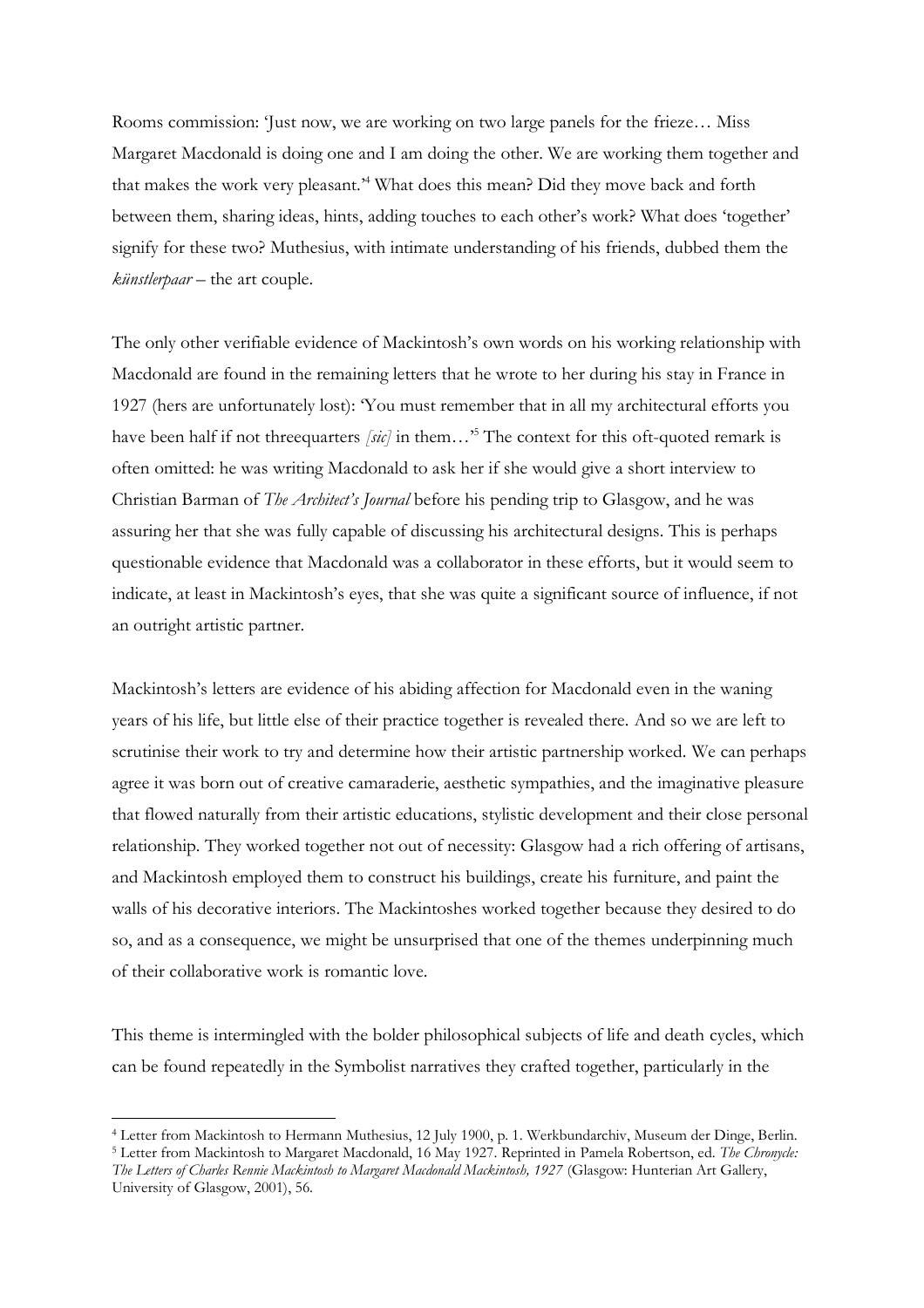spaces for which Macdonald contributed art and design. At the Ingram Street Tearoom, *The May Queen* and *The Wassail* sat opposite each other representing summer and winter respectively, the death and rebirth of the seasons. The *Salon de Luxe* at The Willow Tea Rooms offered a programme based on Rossetti's 'Willowwood' sonnets of love lost, death, the afterlife, and letting go. Slumbering princesses (in rest or in death?) find their way into other of Macdonald's art; and signs of nature blooming and fading abound in Mackintosh's architecture. And in both their work, woman (and sometimes man) are conflated with plants and trees to present the fecundity of the natural world, to which we are all connected.

In examining these recurring motifs, *A Rose Boudoir* deserves closer scrutiny. Perhaps more than any other, this room is exemplary of the allegorical interest in romantic love. Created for the1902 International Exhibition of Modern Art in Turin, it is perhaps its ephemeral nature that deeper interpretation of this space has been overlooked. It exists for us only in a few grainy black and white photos, and its component parts – a slightly eclectic mix curated by Mackintosh – have long been dispersed.<sup>6</sup> But for six months these pieces comprised a boudoir  $-$  a lady's sitting room where she might receive intimate friends and relations. It was a shallow, wide space, coloured in pinks and lavenders against a creamy white background. The lighting, which Mackintosh cleverly hung at the height of the display (to detract from the high ceiling of the exhibition hall), cast a soft glow around a pastel interior decorated with art, items of furniture, ceramics, and textiles by both artists. At left and right were Macdonald's gesso panels *The White Rose and the Red Rose* [figure 2 – Glasgow version] and *The Heart of the Rose,* [figure 3– Glasgow version] facing each other across the expanse.<sup>7</sup> In the centre left of the room were two white high-backed chairs and oval table topped with an elaborate round bowl of flowers designed by Macdonald. Just behind this and to the right sat a writing cabinet  $[\text{fig } 4 - \text{if there is space}]\,$ , designed by Mackintosh, with three more small panels by Macdonald set into it. While the rose theme was carried out through the entire decor in style or subject, it was these three key objects—the gessos, and writing cabinet—which related an allegorical tale of the union between pure and passionate love.

<sup>6</sup> While much of the furniture is in the Hunterian collection, the writing cabinet is now in the collection of the MAK in Vienna; and readers will remember that ten years ago, on 30 April 2008, these two larger gessoes went to auction. Originally owned by Fritz Wärndorfer, patron of the Vienna Secessionists, they seemed to have gone with him when he left Austria for Chicago in 1914, and were until this auction in the Taffner private collection in New York. The White Rose and the Red Rose sold at Christies for a record £1.7 million pounds. At the same auction, *The Heart of the Rose* was sold for a comparatively meagre sum of just under £500,000, less than a third of it's partners price. And after 106 years of hanging as a pair, these panels now reside to two different private collections.

 $^7$  The panels illustrated here are not the ones seen in Turin, but rather the other versions in Glasgow collections, discussed further in this essay. Space does not allow for all four to be represented, however the Turin versions can be seen online at christies.com.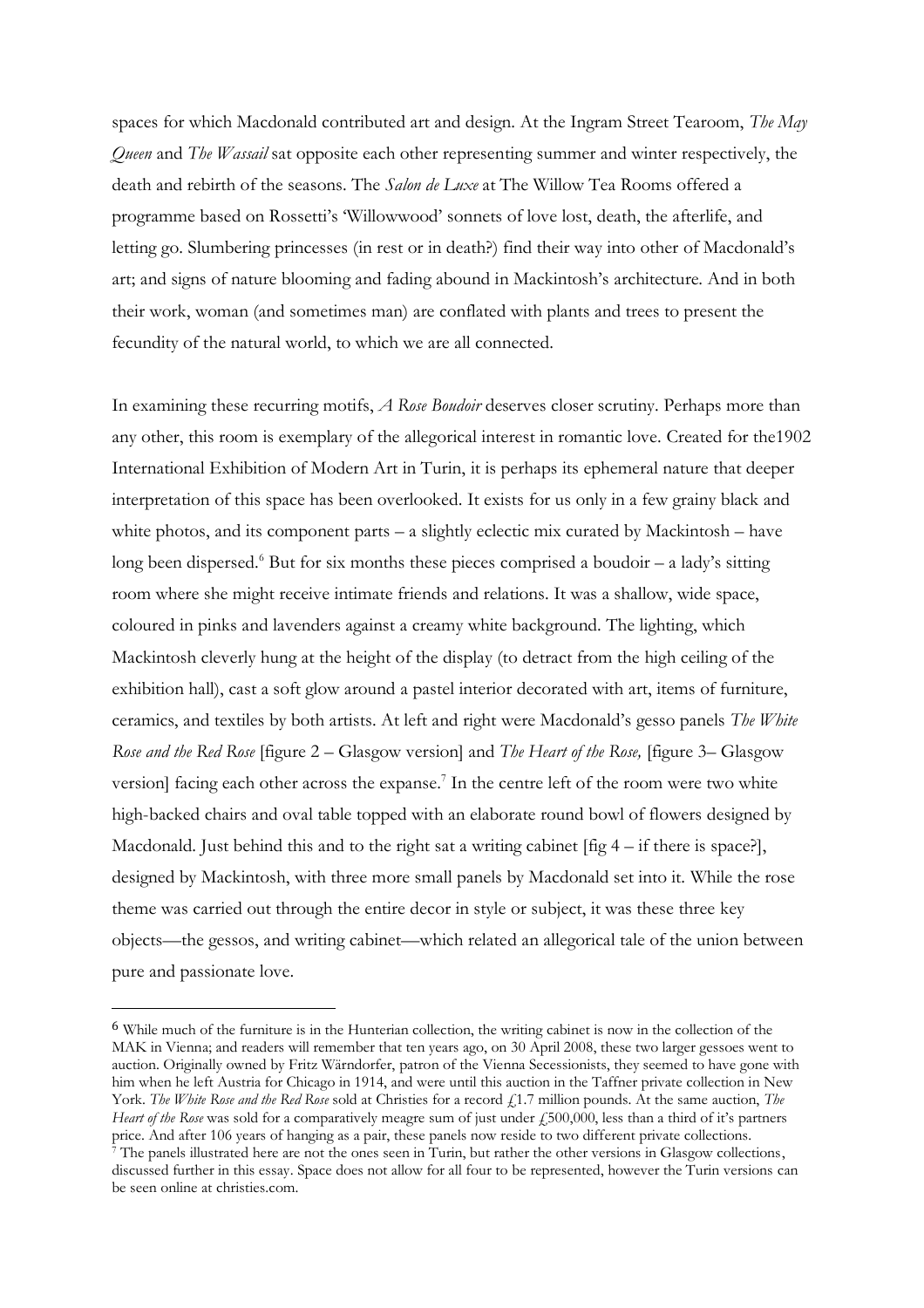The characters' story unfolds book-like from left to right. At left hung *The White Rose and the Red Rose*. The 'White Rose' stands at centre, and behind her the 'Red Rose' leans in gently, whispering in her ear. The second panel is *The Dreaming Rose*, found in the left-hand door of the writing desk [figure 5– if there is space?]. Here we find the 'White Rose' sleeping, visions of infants hovering decoratively on either side of her head, her blooming form tinged in the red of Passionate Love. Inside the cabinet is a small silver panel, *The Spirit of Love* [figure 6– if there is space?]. We see just half of a face with a red rosebud lying gently next to it. The developing child sleeps peacefully under a blanket, the cabinet itself an anthropomorphic metaphor for its mother's womb. In the right cabinet door is *The Awakened Rose* [figure 7– if there is space?]. The 'White Rose' is in full bloom, her body round as she carries a child within. Finally, in *The Heart of the Rose* the 'White Rose' stands holding a newborn infant, swaddled in a red blanket formed as a rose. The 'Red Rose' stands quietly to her right, and they gaze down serenely at the child, the joyous conclusion of the union.

What has been lost to the ephemeral nature of the space might have been recognisable to those attending the exhibition. But even then, it might have been more likely that, like in Symbolist painting, these interiors merely came together to suggest thematic notions, rather than any sustained contemplation of unfolding narratives – especially given that the inspiration for these motifs may have been deeply personal. The gessoes have come to be known as singular works, rather than sisters, appreciated for their individual beauty, but also suffering from misinterpretation—particularly in the case of *The Heart of the Rose*, which some have taken as representing Macdonald's unfulfilled desire for a child. The distance from the narrative that comes together in *The Rose Boudoir* underscores this reading. For although the story of *The Rose Boudoir* might have a similar interpretation, as a unified work it also allows for perhaps bolder readings: should we consider the symbolism of the white and red rose in British tradition, the union of England and Scotland (and Macdonald was English by birth); or might we even consider that this could be a Symbolist presentation of the Annunciation story, for there is precedent in depicting Christian narratives in the work of the Macdonald sisters. Or perhaps even simply the fecundity of a creative union, the rose representing that artistic spark found between the *künstlerpaar.* Like other interiors of Mackintosh's design, we must consider that this space was curated to be a *Gesamtkunstwerk*, and the placement of these panels in such an order as to be read was not accidental.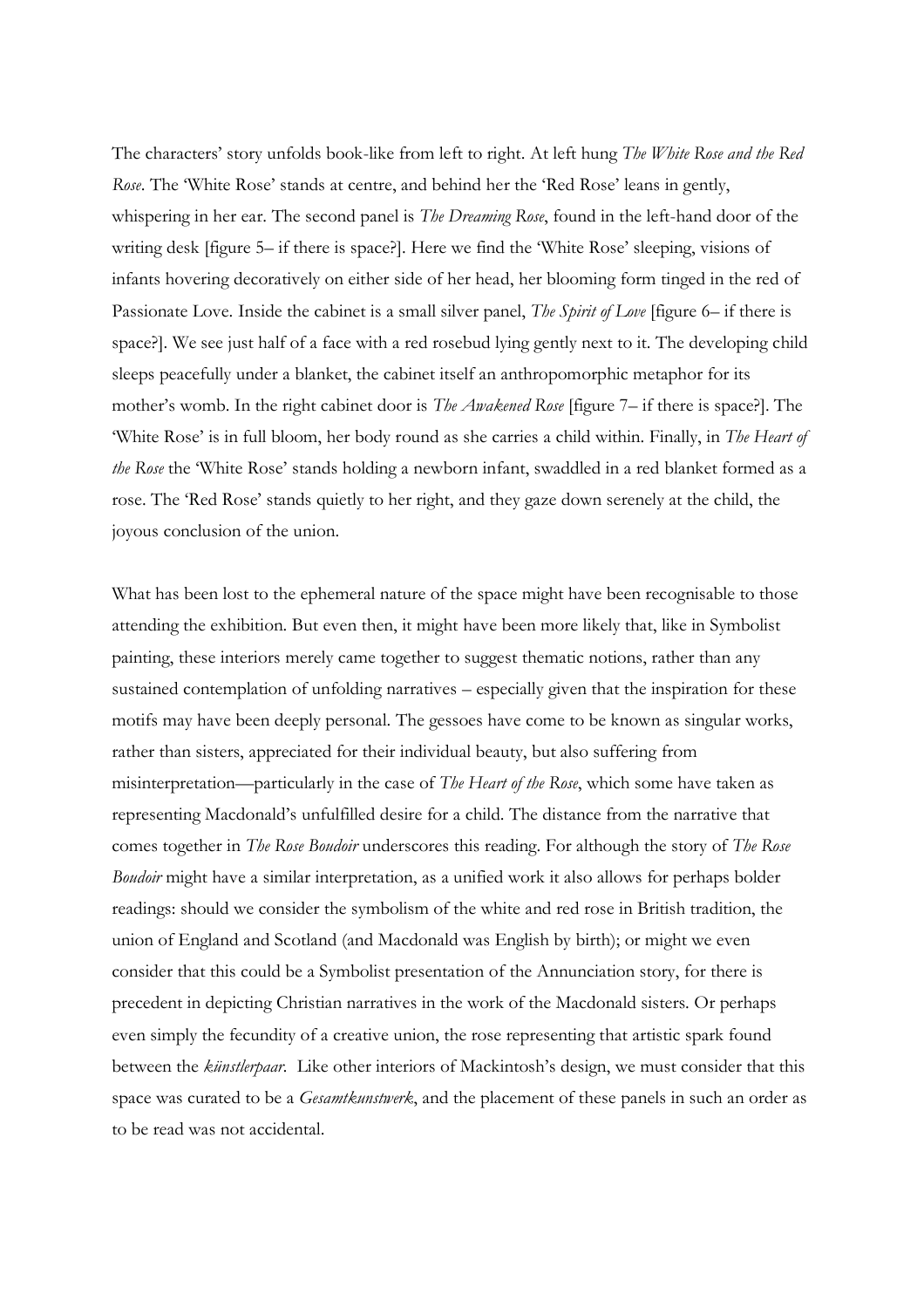But these gesso panels, are also important for the technical information they reveal about the Mackintosh's creative practice. When Mackintosh sent these works to Turin, he indicated on the manifest that 'duplicates only' were available for sale. And of course most readers will know there are in fact two versions of each of these panels. While the Turin set were made in warm red tones, the other two versions, both in Glasgow, had the same design but with different palette and surface detail. The Glasgow *The White Rose and the Red Rose* [figure 2] hung above the mantle in the Mackintoshes' home, and can now be seen in the Mackintosh House at the Hunterian Art Gallery; and the Glasgow *The Heart of the Rose* [figure 3] was placed in a mantle above the fireplace that Wylie Hill, a relative of Jessie Newbery, commissioned from Mackintosh for his home in Lilybank Terrace, Glasgow, in 1902. This version is now on display at the Glasgow School of Art, and has recently had some noteworthy conservation work as part of the GSA Collection Recovery Project. Previously it was assumed that these versions were created from a cartoon or template, each hand made, but it was difficult to tell which set came first, or even if they were made simultaneously. But in fact recent conservation by Graciela Ainsworth Conservation Studio in Edinburgh has shown that the GSA panel is in fact not a gesso as we have come to understand Macdonald's technique, but rather a traditional plaster cast that has been painted. Although Ainsworth's team found this as the result of technical analysis, this fact can be readily observed by comparing identical surface cracks in each version, which proves that a mould was made from the first panel – in this case the Turin one. <sup>8</sup> This may seem like a minor technical point, but when considered alongside Mackintosh's note that duplicates could be ordered, it reminds us that Mackintosh carefully curated this space to show both that he and Macdonald could be commissioned to do entire rooms, but were also very happy to have individual pieces sold on their own merit.

*The Rose Boudoir*, as a collection of objects and a as a curated space, exemplifies the difficulties in understanding the Mackintosh-Macdonald partnership, but perhaps opens more questions than it answers. Was this merely a sort of pick-a-mix of items of their singular or collaborative creation? Was it easy to curate such a unified space because of the likeminded repetition of themes? Did Macdonald have her say in the selection, and were the gessoes and cabinet, very clearly made as a group due to their combined narrative, something that the two conceived of together? And of course these point to even larger questions. Might we consider that the *Gesamtkunstwerk* philosophy was not just present in the work they co-created, gesso panels and

<sup>8</sup> Many thanks to Graciela Ainsworth for her research insights, which will be published in greater detail in future.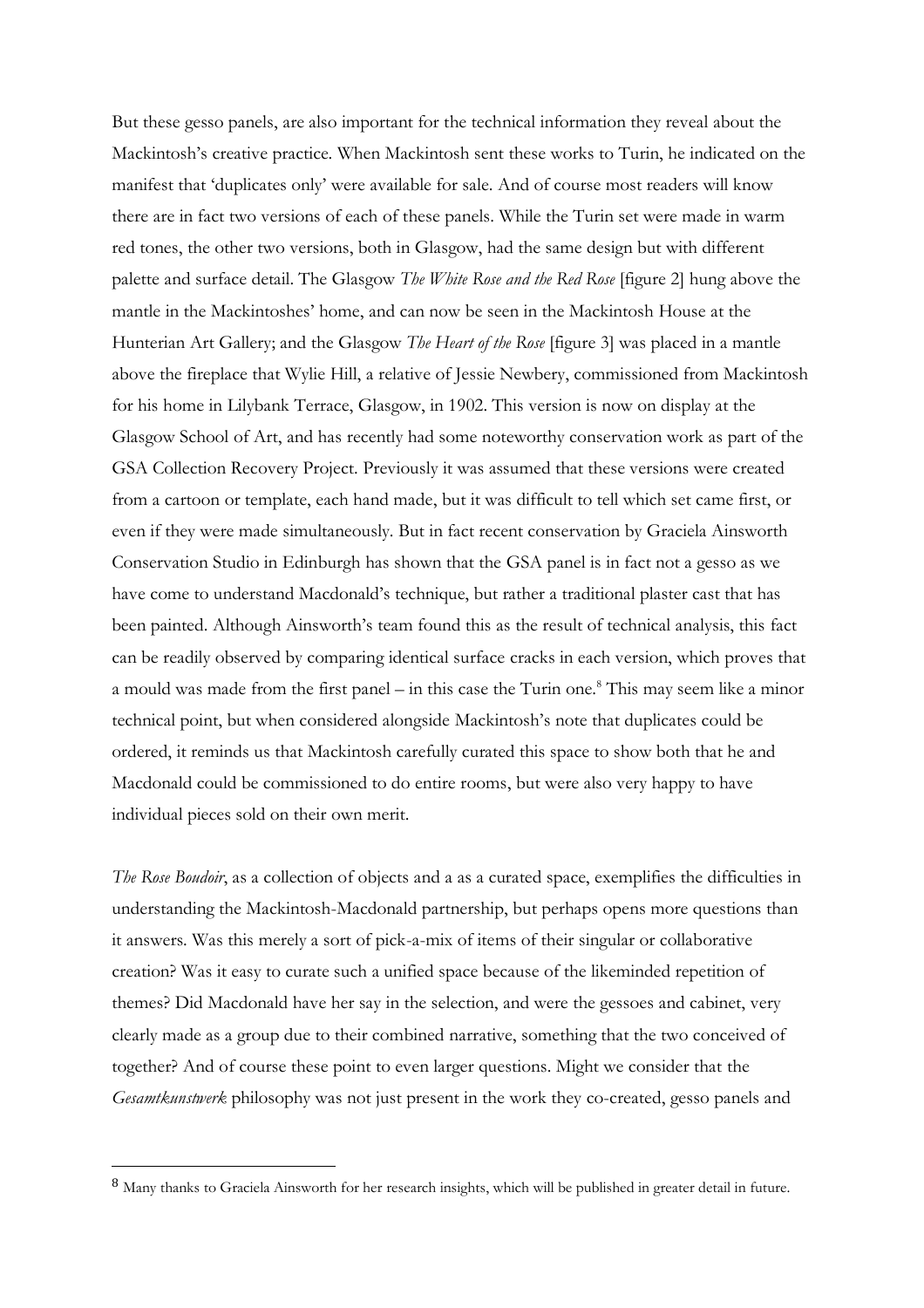interiors poetically and significantly entwined, but manifested in their very lives as two singular artists working in concert?

Perhaps on this significant anniversary date, we 'scholars' might simply consider what most readers already accept: we are seduced by the designs of a creative couple that were passionately in love with each other. We might acknowledge that love was their core their inspiration: that the beauty, the sensuality, and the eroticism of these works may just signify that these two vibrant artists were besotted—their interiors elegant, ethereal, and symbolic mediators of their artistic partnership. They were affected by each other. And now we are drawn to the effect of their affection.

*Dr Robyne Calvert is the Mackintosh Research Fellow at the Glasgow School of Art.*

## **CAPTIONS**

1. Charles Rennie Mackintosh and Margaret Macdonald Mackintosh, *The Rose Boudoir*, International Exhibition of Modern Decorative Art, Turin 1902 (Photo: *Deutsche Kunst und Dekoration* no. 10, 1902, p. 589).

2. Margaret Macdonald Mackintosh, *The White Rose & the Red Rose*, 1902. Painted gesso on hessian, set with glass beads and shell, 99 x 101.5 cm. The Hunterian, University of Glasgow 2018.

3. Margaret Macdonald Mackintosh, *The Heart of the Rose*, 1902. Painted plaster panel, 96.8 x 94 cm. The Glasgow School of Art 2018.

## If there is space:

4. Charles Rennie Mackintosh and Margaret Macdonald Mackintosh, *Writing Cabinet*, 1902. Ebonised wood with inlaid panels of metal and painted gesso, 148 x 124 x 30 cm. MAK – Austrian Museum of Applied Arts / Contemporary Art (MAK), Vienna. Photo © MAK 5. Margaret Macdonald Mackintosh, *The Dreaming Rose,* 1902. Painted gesso panel, 34 x 34 cm. Museum für angewandte Kunst (MAK), Vienna.

6. Margaret Macdonald Mackintosh, *The Spirit of Love,* 1902. Painted and silvered panel, 34 x 34 cm. Museum für angewandte Kunst (MAK), Vienna.